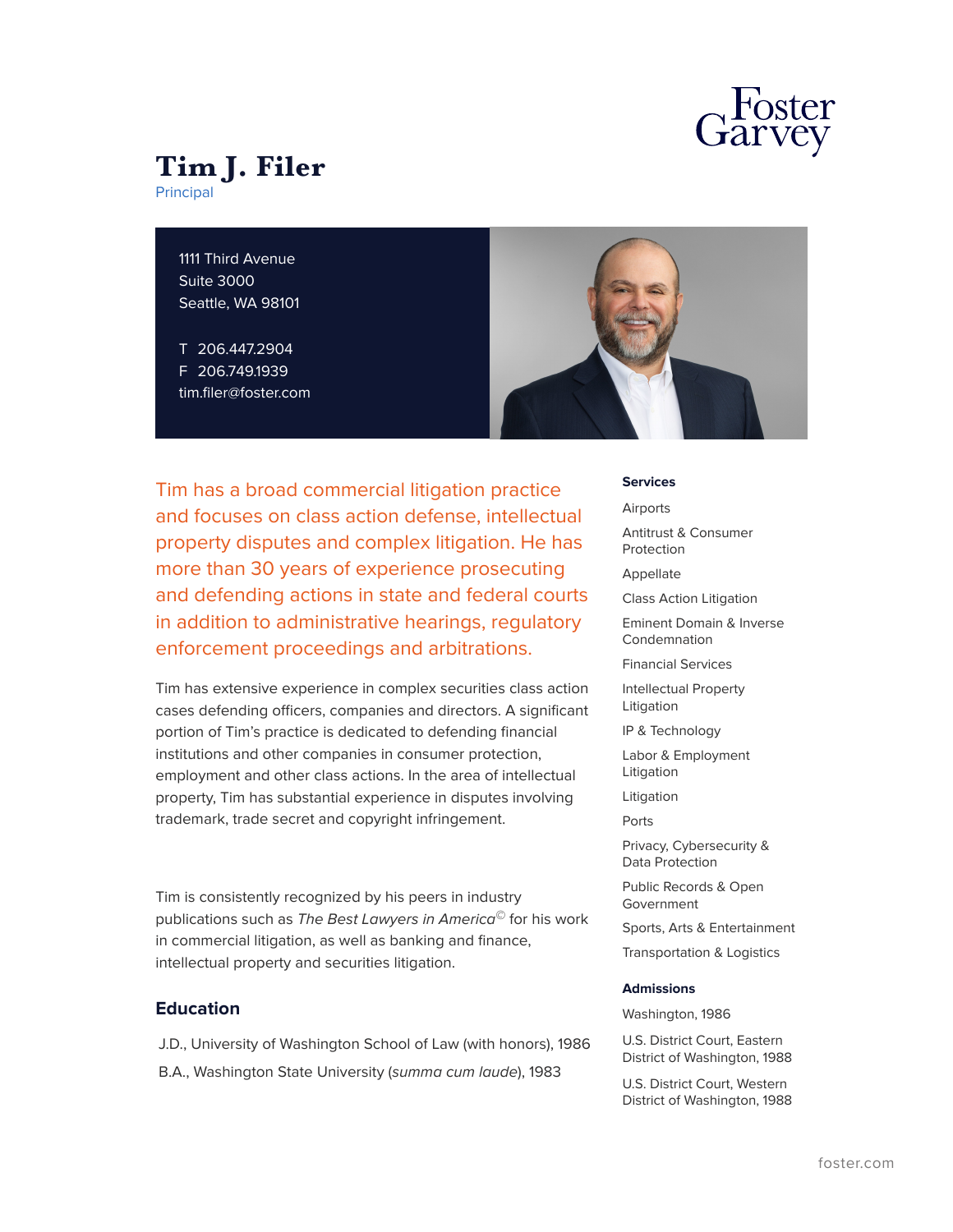

# **Clerkships**

U.S. District Court for the Western District of Washington, the Hon. Donald S. Voorhees and the Hon. William L. Dwyer, Law Clerk, 1986-1988

# **Honors & Recognition**

*The Best Lawyers in America©*

- Commercial Litigation, 2011-present
- Litigation Banking & Finance, 2012-present
- Litigation Intellectual Property, 2012-present
- Securities, 2012-present

Washington Super Lawyers list, 2002-2020

Best in the Business: Leading Lawyers in the Puget Sound Region,

*Seattle Business* magazine

- Commercial Litigation, 2011-2013
- Litigation: Banking and Finance, 2011-2013
- Litigation: Intellectual Property, 2011-2013
- Litigation: Regulatory Enforcement, 2013

2010 Top Lawyer, *Seattle Metropolitan* magazine

Nominated Fellow of the American Bar Foundation, 2014

Order of the Coif

Survey Editor, *Washington Law Review*, 1985-1986

Phi Beta Kappa

Martindale-Hubbell AV Preeminent rating

# **Professional Activities**

American Bar Association, Litigation Section, Member King County Bar Association, 1995 Litigation Institute, Chair Private Sector Prosecutor's Program, Prosecution of felony drug cases for King County Prosecutor's Office Washington State Bar Association, Litigation Section, Member

U.S. Court of Appeals, 9th Circuit, 1997

U.S. Court of Appeals, 10th Circuit, 2017

U.S. Supreme Court, 1996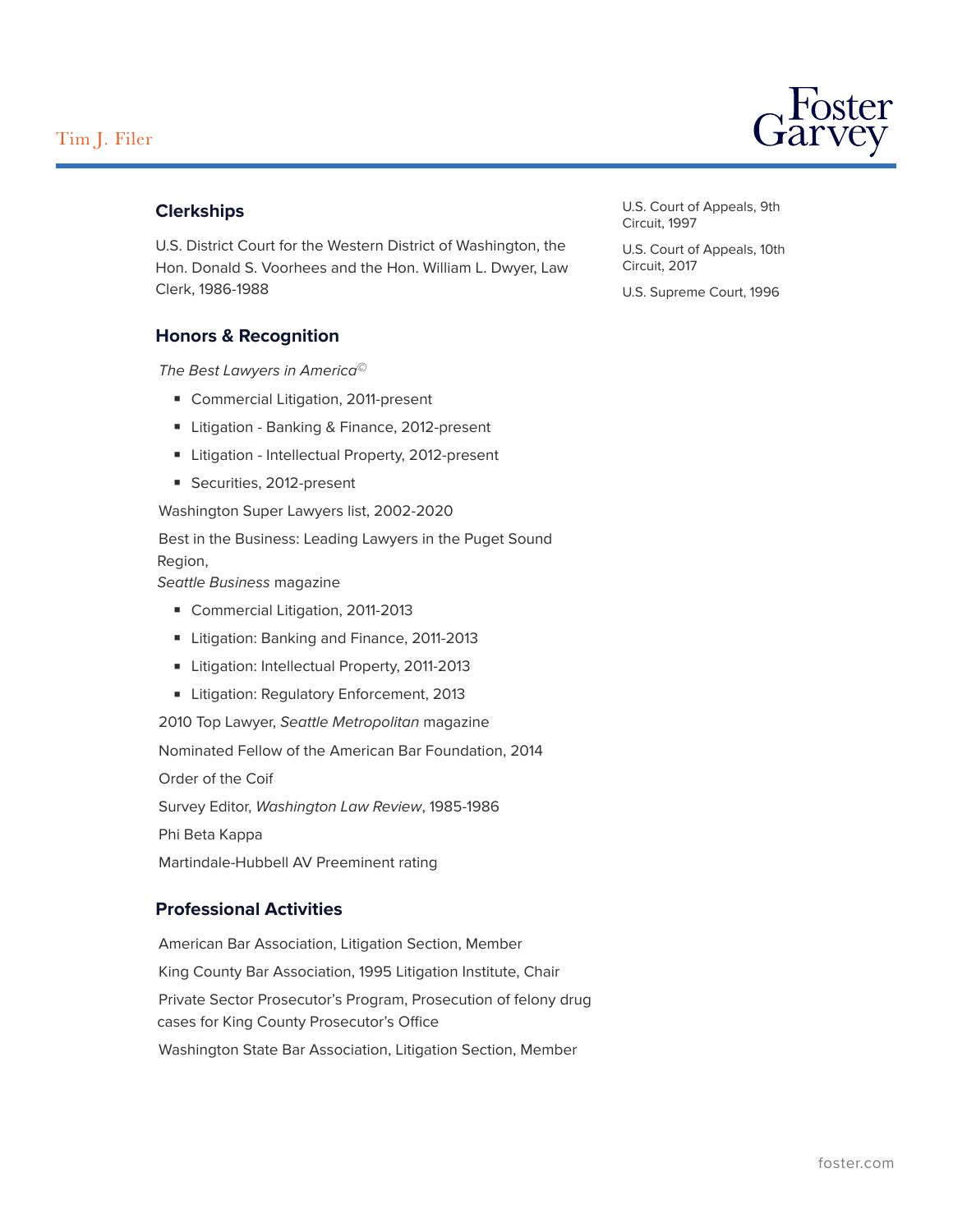

# **Community Activities**

Camp Fire Boys & Girls

- Central Puget Sound Council, Board Member, 1994-2000
- Special Programs Committee, 1990-1994
- North Branch Advisory Board, Chair, 1994-1996

St. Joseph's Church Pastoral Council, 2005-2008

Wellspring Family Services (formerly Family Services of King County)

- "Table Captain of the Year" Award, 2013
- Table Captain, 2005-present

# **Experience**

#### Telephone Consumer Protection Act Class Action

Representation of financial institution in class action alleging TCPA violations from autodialed calls to customers' cell phones; case dismissed without class certification

# Bearse v. Port of Seattle

Representation of municipal airport operator in class action seeking damages and injunctive relief based on alleged inverse condemnation, nuisance and trespass caused by airport noise

#### Sando v. HomeStreet Bank

Defense of mortgage lender in putative nationwide class actions alleging improper changing of reconveyance, recording and fax fees to borrowers; case dismissed with prejudice on summary judgment

#### Cottam v. Northwest Restaurants

Representation of franchisee in wage and hour class action alleging violations of meal, rest break and overtime regulations

#### Artificial Salmon Coloring Litigation

Defense of nationwide class action brought against grocer alleging consumer deception through failure to label farmed salmon as "color added;" motion to dismiss granted and case dismissed with prejudice

#### McCulloch v. Great Western Bank

Representation of lender in putative nationwide consumer borrower class action under Real Estate Settlement Procedures; case dismissed without a class being certified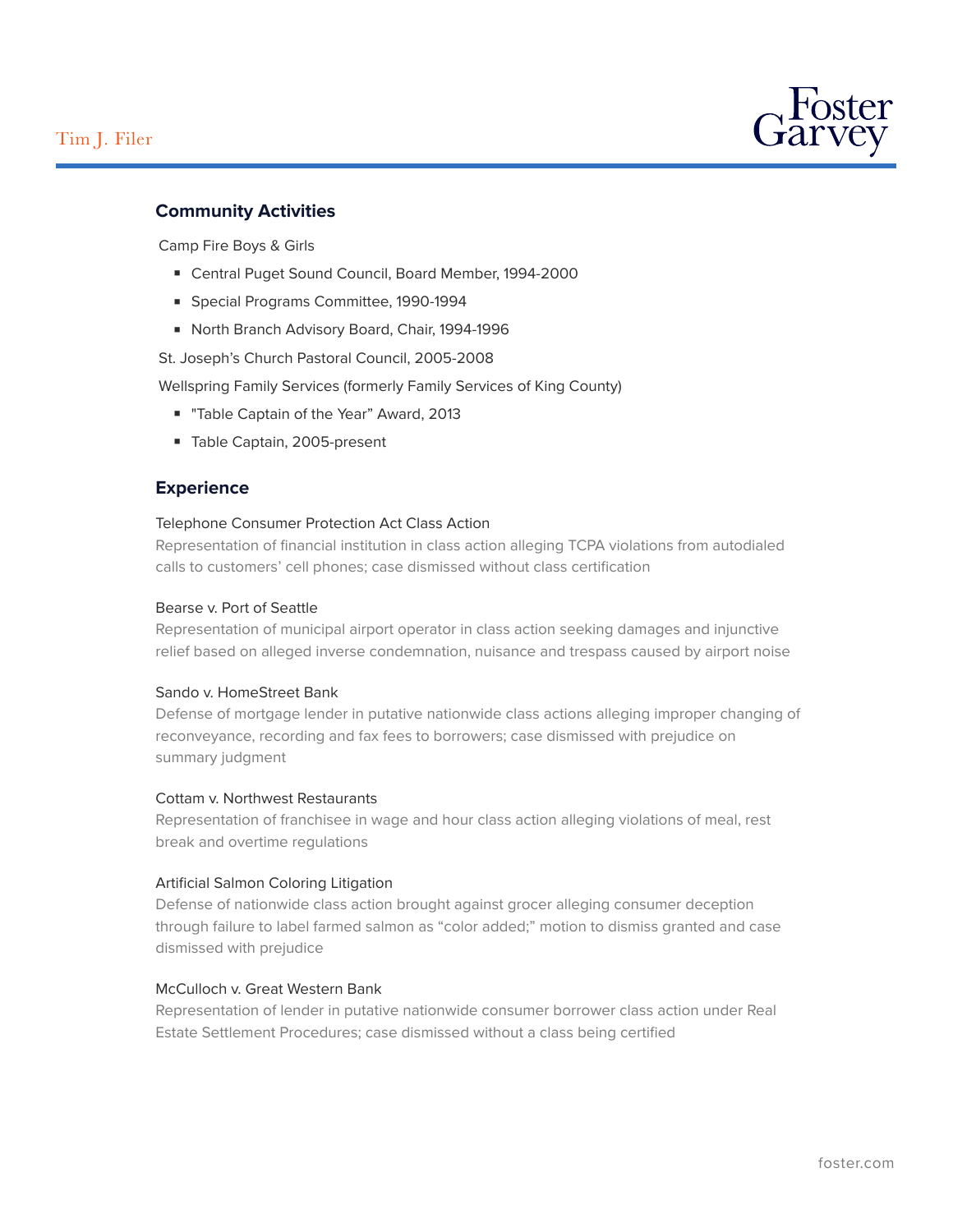

# Retailer Rebate Litigation

Representation of retailer in putative nationwide consumer class action arising from alleged failure to disclose expiration dates of manufacturers' rebates; case resolved without discovery

#### Campbell v. Boeing Employees Credit Union

Representation of one of the country's biggest credit unions on claims that it was improperly charging certain fees to members in connection with loan payoffs

# Lake Forest Park Wage and Hour Litigation

Representation of wage and hour action on behalf of police dispatchers and officers alleging "off the clock" overtime and rest break violations and improper use of comp time in lieu of overtime pay

#### Stark v. Seattle Seahawks

Representation of team and affiliate on claim that pre-game "pat downs" of fans were unconstitutional searches; case dismissed on summary judgment

# Mortimore v. FDIC, et. al.

Nationwide consumer borrower class action against loan servicer involving rate adjustments on FHA adjustable rate mortgages; case dismissed with prejudice on summary judgment

#### Microtek Consumer Protection Litigation

Defense of computer equipment manufacturer in putative nationwide consumer class action; all claims dismissed with prejudice

#### Irvin v. Aames Financial Corporation

Putative class action against consumer lender involving prepayment charges on defaulted loans; class action defeated on motion to dismiss

#### Seattle Seahawks v. Texas A&M University

Trademark infringement and dilution dispute

#### Asymetrix v. Paris

Prosecution of copyright and trade secret claims against former employee and seizure of improperly removed software

#### Alaska Airlines v. Air Alaska

Representation of airlines in a multiple forum trademark infringement dispute

#### In re Charter Communications Inc. Securities Litigation

Defense of board chairman and controlling shareholder in securities class action; case settled while motions to dismiss were pending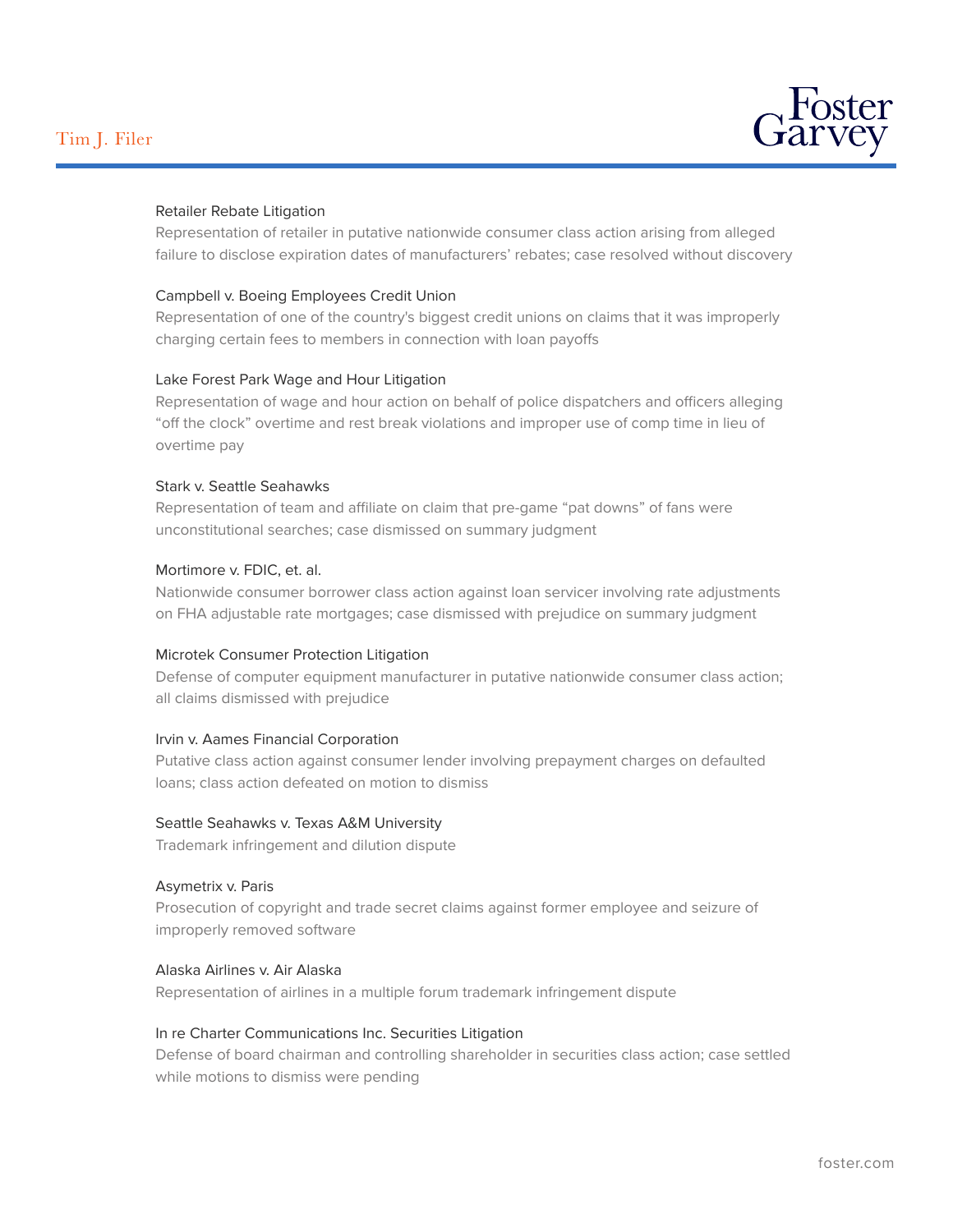# Tim J. Filer



# FutureSelect Portfolio Mgmnt Inc. v. Tremont Group Holdings

Representation of hedge fund manager on claims arising from Madoff investments; case dismissed with prejudice on pleading motion

#### Pyramid Breweries Inc. Securities Litigation

Defense of multiple class actions arising out of an initial public offering; all cases dismissed without discovery, including the first Post-Reform Act dismissal with prejudice; affirmed by the Ninth Circuit Court of Appeals, 143 F.3d 1293 (1998)

#### PathoGenesis Corp. Securities Litigation

Representation of a manufacturer of an aerosolized antibiotic for cystic fibrosis patients and its officers/directors in defense of federal class action claims; consolidated class actions dismissed with prejudice; dismissal affirmed by the Ninth Circuit Court of Appeals, 284 F. 3d 1027 (9th Cir. 2002)

#### Midcom Communications Inc. Securities Litigation

Representation of company and officers/directors in the first Post-Reform Act securities class action in Washington

#### Infospace Shareholder Derivative Litigation

Defense of former president of corporation on breach of fiduciary duty claims

### CityBank Shareholder Derivative Litigation

Defense of bank's officer in action alleging breach of fiduciary duty; case dismissed with prejudice on pleading motion

#### Hudson v. Conversion Industries, Inc.

Defense of federal securities class action claims on behalf of company and officers; claims against clients dismissed

#### GST Telecommunications Securities Litigation

Defense of former directors, CEO and CFO in securities class actions; case dismissed with prejudice at pleading stage

#### Mercer International Securities Litigation

Defense of company, officers and directors in securities class action under federal and state law

#### Cellular Technical Services Co. Inc. Securities Litigation

Representation of company and officers/directors in defense of federal securities class action claims